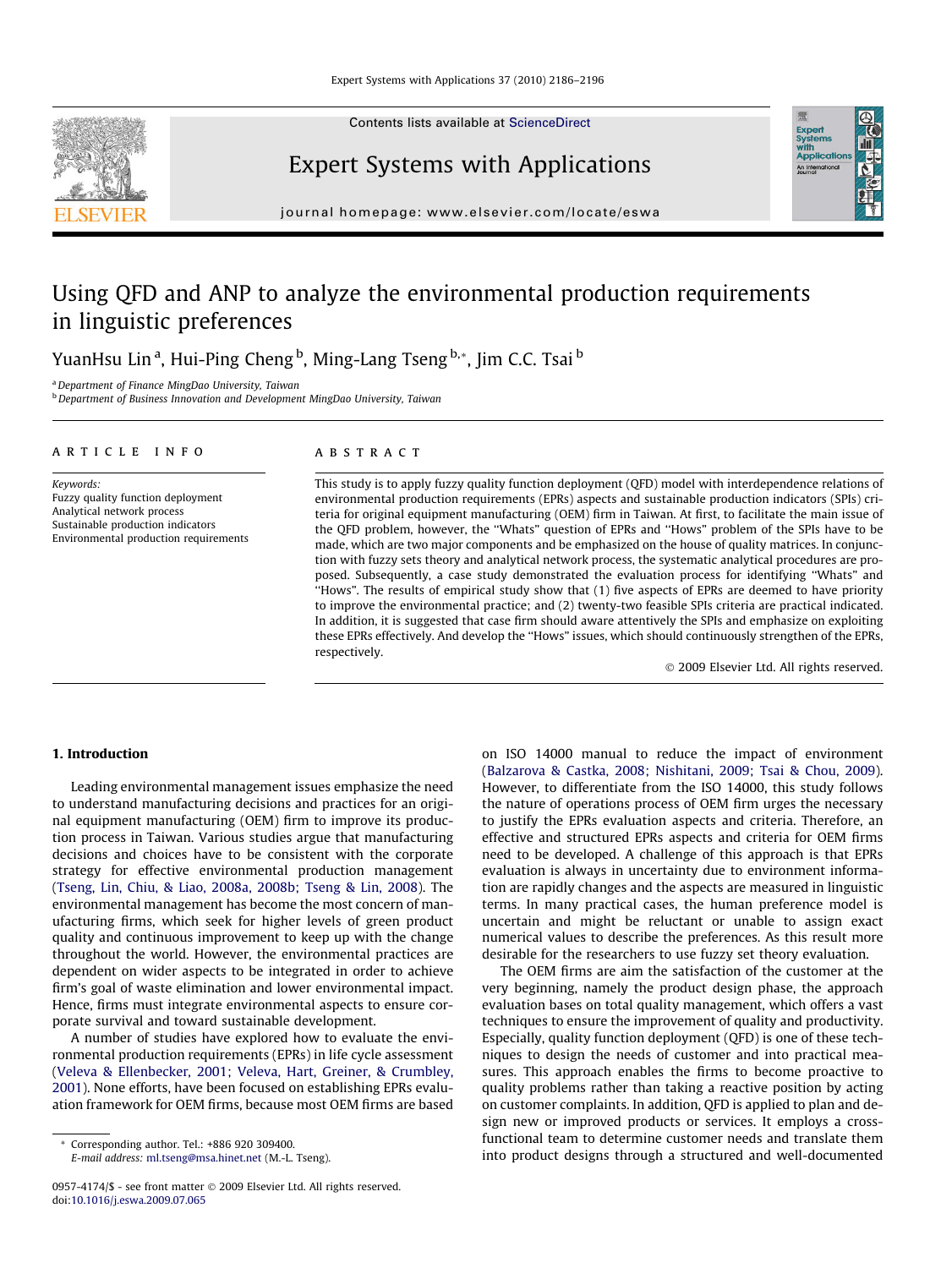framework. This systematic nature evaluates the necessary decisions for change and development at the beginning of the design process, reducing and avoiding the project changes and corrections. Hence, in real situation, numerous criteria are interdependence when evaluating an OEM firm in EPRs.

As a typical study to understand the interdependence relations, for instance, a firm that has outstanding energy and material for natural environment to performance in controlling the waste elimination and hazardous for natural environment such as controlling process for producing and improving green products. The analytical network process (ANP) is most suitable tool for solving interdependence relations among the criteria and attributes [\(Saaty, 1996\)](#page--1-0). The merits of ANP are as follows: (i) both tangibles and intangibles, individual values, and shared values can be included in the decision process; (ii) the discussion can be structured so that every criteria relevant to the decision is considered; and (iii) in a structured analysis, the discussion continues until relevant information from each individual member in the group is considered and a consensus is achieved. In addition to these merits of ANP provides a more generalized model in decision-making without making assumptions about the independence of the aspects and criteria ([Dyer &](#page--1-0) [Forman, 1992\)](#page--1-0).

The aim of this study was to get a better understanding of a particular, strategic operating decision area in improvement of production process toward sustainability. This study attempts to develop a EPRs hierarchical framework that is sufficiently general that it can be applied. To date, few studies have adopted such a rigorous methodology. This study presents a combined of fuzzy set theory, ANP and QFD that is sufficiently general and it can be applied under various study settings. This firm evaluation in this EPRs assessment can help firms to develop the measures of optimal sustainable production indicators (SPIs). Consequently, resolving problems in evaluating firm is fundamentally important to both researchers and practitioners. The unique point of this study is involved in qualitative measures in linguistic terms presented by triangular fuzzy numbers (TFNs) and defuzzified into a crisp value for analyze in interdependence relations among aspects and criteria, and apply ANP and QFD to acquire the optimal decision-making.

This study begins with a brief introduction of the EPRs and the study objectives. Section 2 follows a literature discussion of the EPRs and SPIs and related literatures. Section [3](#page--1-0) presents the proposed method. Section [4](#page--1-0) presents the empirical study case. A study framework suggests providing a context for applied the proposed method. Section [5](#page--1-0) concludes with a summary of the study finding of the method as well as recommendations for its further development and practical application.

#### 2. Literature review

Due to the increased green competitive pressures are also forcing firms to continuously develop to enhance production competitiveness for OEM firms. For this reason, a firm must develop and evaluate the EPRs more rapidly than other firms, and must facilitate SPIs within its organization to strengthen its green competitive advantage. Lowell Center for Sustainable Production (LCSP) (1998) defined sustainable production as the creation of goods and services using processes and systems that are non-polluting; conserving of energy and natural resources; economically viable; safe and healthful for employees, communities and consumers; and socially and creatively rewarding for all working people. This definition is consistent with current understanding of sustainable development, since it emphasizes environmental, social and economic aspects of firms' activities. Only recently have a growing number of firms begun to use environmental, health and safety, and social indicators [\(Tseng, 2009; Tseng & Lin, 2008](#page--1-0)).

Based on differing EPRs perspectives, some studies have presented the indicators or constrains for the sustainable production measures. Existing business-related sustainability indicators tend to emphasize the environmental aspects of production. However, [Veleva et al. \(2001\)](#page--1-0) argue that SPIs should include not only production measures but also measures of the economic and social. Therefore, they proposed a framework that consists of five levels for categorizing existing indicators relative to the basic principles of sustainability. The study purpose provided a method to evaluate a set of indicators focusing on environmental, health and safety aspects of production and work is underway to expand it to include social and economic aspects, to inform decision-making and measure progress toward more sustainable production. [Veleva and](#page--1-0) [Ellenbecker \(2001\)](#page--1-0) presented a set of indicators of sustainable production for promoting business sustainability. It first introduces the concept of sustainable production as defined by the LCSP, including six dimensions and desirable qualities. Based on the framework, the study suggests five stages of core and supplemental indicators for raising firms' awareness and measuring their progress toward sustainable production systems. The six dimension: (1) energy and material use; (2) natural environment; (3) economic performance; (4) community development and social justice; (5) workers, and (6) products. Rădulescu, Rădulescu and Rădulescu (2009) formulate and study a multi-objective approach for production processes, which implements suitable constraints on pollutant emissions with considered two alternative optimization problems. In addition, [Su, Chiueh, Hung and Ma \(2007\)](#page--1-0) studied many modern decision-making support systems which already partially consider social factor analysis in addition to expenses and benefits, environmental effects, technical issues, and management aspects. In conclusion, the SPIs of a firm bases on multiple aspects and criteria approach with qualitative measures. [Morrissey](#page--1-0) [and Browne \(2004\)](#page--1-0) proposed that a sustainable management model should not be only environmentally effective and economically affordable but also socially acceptable. Therefore, overhauling production process to achieve firm's goal of waste elimination and reduce the impacts of EPRs are necessary for composing a set of SPIs.

Based on literature findings, activities, processes and characteristics associated with SPIs applications are adopted as SPIs dimensions. [Fresner \(1998\)](#page--1-0) resulted on Austrian Preventive environmental protection approaches in Europe project that the process water could be saved by reusing cooling water as process water: (1) water usage could be avoided by optimizing the use of water through better process control. (2) Operational sequences have been changed to avoid waste. (3) The operators were trained to calculate the exact demand of chemicals to avoid bath rests. (4) Wasted dyeing baths are reused. [De Bruijn and Hofman \(2000\)](#page--1-0) analyzed the contribution of pollution prevention to the transformation of industry by evaluating the results of various pollution prevention projects. As Resulted that pollution prevention has proven to be a valuable concept, because prime focus on material flows and the emphasis on minimization of environmental effects. It leads to improvements in efficiency and reductions in waste and emissions. The product orientation is undervalued in pollution prevention. Pollution prevention can be an important path of companies towards a more sustainability-based strategy. [Shriberg](#page--1-0) [\(2002\)](#page--1-0) described ''..... The Michigan housing sustainability study was development thirty-eight recommendations to move the organization toward sustainability and assessed in terms of their importance, cost and implementation time to produce priority". [Grutter and Egler \(2004\)](#page--1-0) have described cleaner production is a preventative integrated continuous strategy for modifying products, processes or services, has been considered as the best technological strategy and good housekeeping toward sustainable development. [Kjaerheim \(2004\)](#page--1-0) showed that the description of success cleaner production can give often both environmental